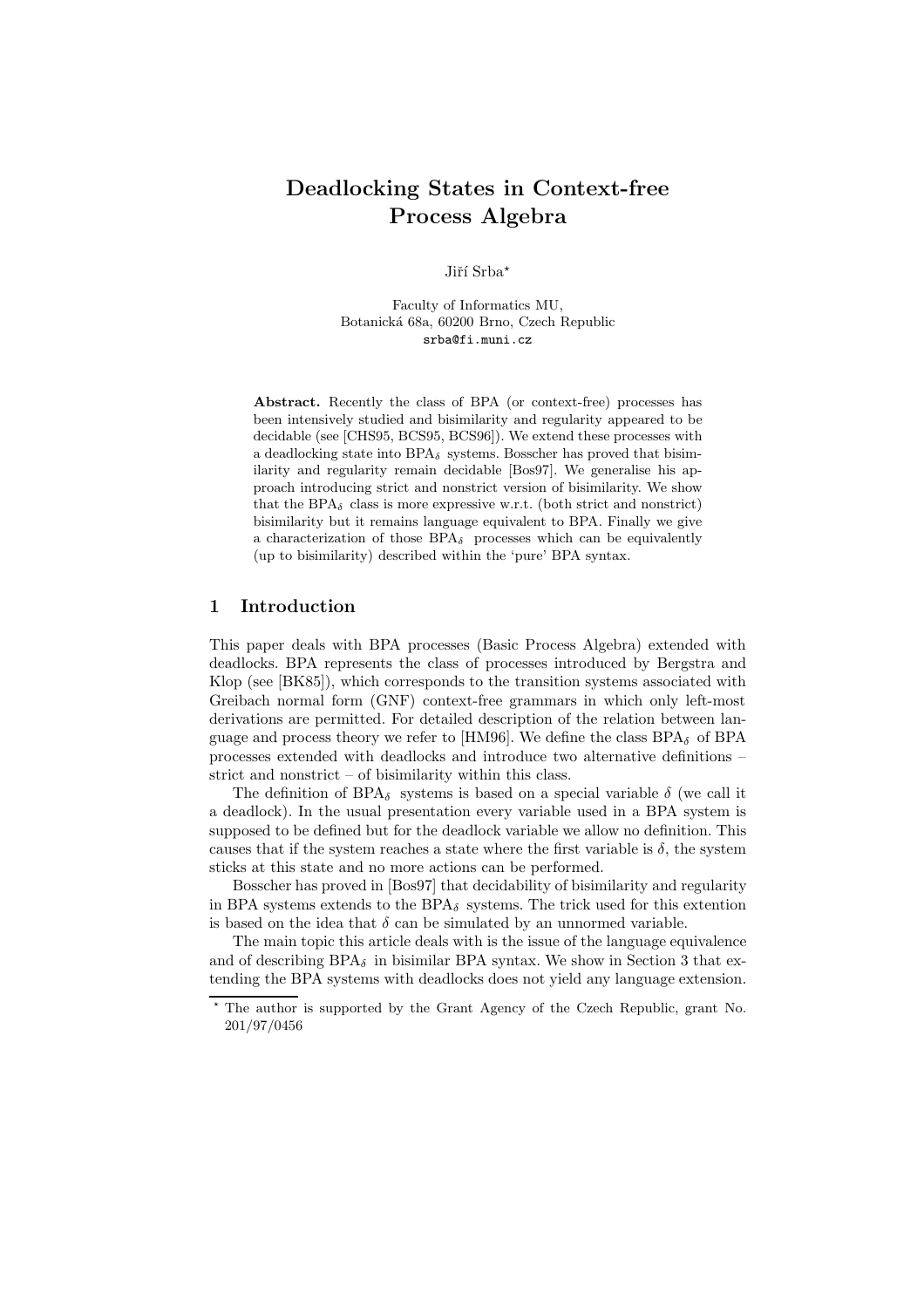On the other hand the class of  $BPA_{\delta}$  systems is larger with regard to bisimilarity. An interesting question explored in this paper (Section 4) is concerned with deciding whether there exists an alternative description of a  $BPA_{\delta}$  system in bisimilar BPA syntax. We show that it is decidable for the strict bisimilarity and we find a nice semantic characterization of the situation in the nonstrict case. Moreover we show that the corresponding BPA syntax can be effectively constructed.

Several proofs in this paper are just sketched and their full version can be obtained in [Srb98].

## **2 Basic definitions**

When dealing with processes we need some structure to describe their operational semantics. As the most suitable structure transition systems are widely used. We introduce the labelled transition system in the extended version with the set of final states as can be found e.g. in [Mol96].

**Definition 1. (labelled transition system)** *A* labelled transition system *is a tuple*  $(S, \mathcal{A}ct, \longrightarrow, \alpha_0, F)$  *where* S *is a set of* states; Act *is a set of* actions  $(or \text{ labels})$ ;  $\longrightarrow \subseteq S \times \mathcal{A}ct \times S$  *is a* transition relation, written  $\alpha \stackrel{a}{\longrightarrow} \beta$ , for  $(\alpha, a, \beta) \in \longrightarrow; \alpha_0 \in S$  *is the* root *(or start state) of the transition system;*  $F \subseteq S$ *is the set of* final states *which are* terminal: for each  $\alpha \in F$  *there is no*  $a \in \mathcal{A}ct$ *and*  $\beta \in S$  *such that*  $\alpha \stackrel{a}{\longrightarrow} \beta$ *.* 

As usual we extend the transition relation to the elements of  $\mathcal{A}ct^*$ . We also write  $\alpha \longrightarrow^* \beta$  instead of  $\alpha \stackrel{w}{\longrightarrow} \beta$  if  $w \in \mathcal{A}ct^*$  is irrelevant.

**Definition 2.** (language generation) *Let*  $(S, \mathcal{A}ct, \longrightarrow, \alpha_0, F)$  *be a labelled transition system and suppose that*  $\alpha \in S$ . The language generated by the state  $\alpha$  is  $L(\alpha) \stackrel{\text{def}}{=} \{w \in \mathcal{A}ct^* \mid \exists \alpha' \in F : \alpha \stackrel{w}{\longrightarrow} \alpha'\}.$  We say that two states  $\alpha$ *and*  $\beta$  *are* language equivalent, written  $\alpha =_L \beta$ , iff  $L(\alpha) = L(\beta)$ . Two labelled *transition systems are language equivalent iff their roots are language equivalent.*

**Definition 3. (bisimilarity)** *Let*  $(S, \mathcal{A}ct, \longrightarrow, \alpha_0, F)$  *be a labelled transition system. A binary relation*  $R \subseteq S \times S$  *is a bisimulation iff whenever*  $(\alpha, \beta) \in R$ *then for each* a ∈ Act*:*

 $- if \alpha \stackrel{a}{\longrightarrow} \alpha' then \exists \beta' \in S : \beta \stackrel{a}{\longrightarrow} \beta' \land (\alpha', \beta') \in R$  $- if \beta \stackrel{a}{\longrightarrow} \beta' then \exists \alpha' \in S : \alpha \stackrel{a}{\longrightarrow} \alpha' \wedge (\alpha', \beta') \in R$  $\label{eq:3} \begin{array}{l} \mbox{\boldmath$\cdot$} \mbox{\boldmath$\cdot$} \mbox{\boldmath$\cdot$} \mbox{\boldmath$\cdot$} \mbox{\boldmath$\cdot$} \mbox{\boldmath$\cdot$} \mbox{\boldmath$\cdot$} \mbox{\boldmath$\cdot$} \mbox{\boldmath$\cdot$} \mbox{\boldmath$\cdot$} \mbox{\boldmath$\cdot$} \mbox{\boldmath$\cdot$} \mbox{\boldmath$\cdot$} \mbox{\boldmath$\cdot$} \mbox{\boldmath$\cdot$} \mbox{\boldmath$\cdot$} \mbox{\boldmath$\cdot$} \mbox{\boldmath$\cdot$} \mbox{\boldmath$\cdot$} \mbox{\boldmath$\cdot$} \mbox{\boldmath$ 

*States*  $\alpha, \beta \in S$  *are* bisimilar  $(\alpha \sim \beta)$ , *iff*  $(\alpha, \beta) \in R$  *for some bisimulation* R.

#### **2.1 BPA and BPA***<sup>δ</sup>* **systems**

Assume that Var and Act are finite sets of *variables* and *actions* such that  $Var ∩ Act = ∅$ . We define the class  $\mathcal{E}_{BPA}$  of *BPA expressions* as the union of  $\epsilon$ (empty process) and a set  $\mathcal{E}_{\text{BPA}}^{+}$ , which is defined by the following abstract syntax:

$$
E ::= a \mid X \mid E_1.E_2 \mid E_1 + E_2
$$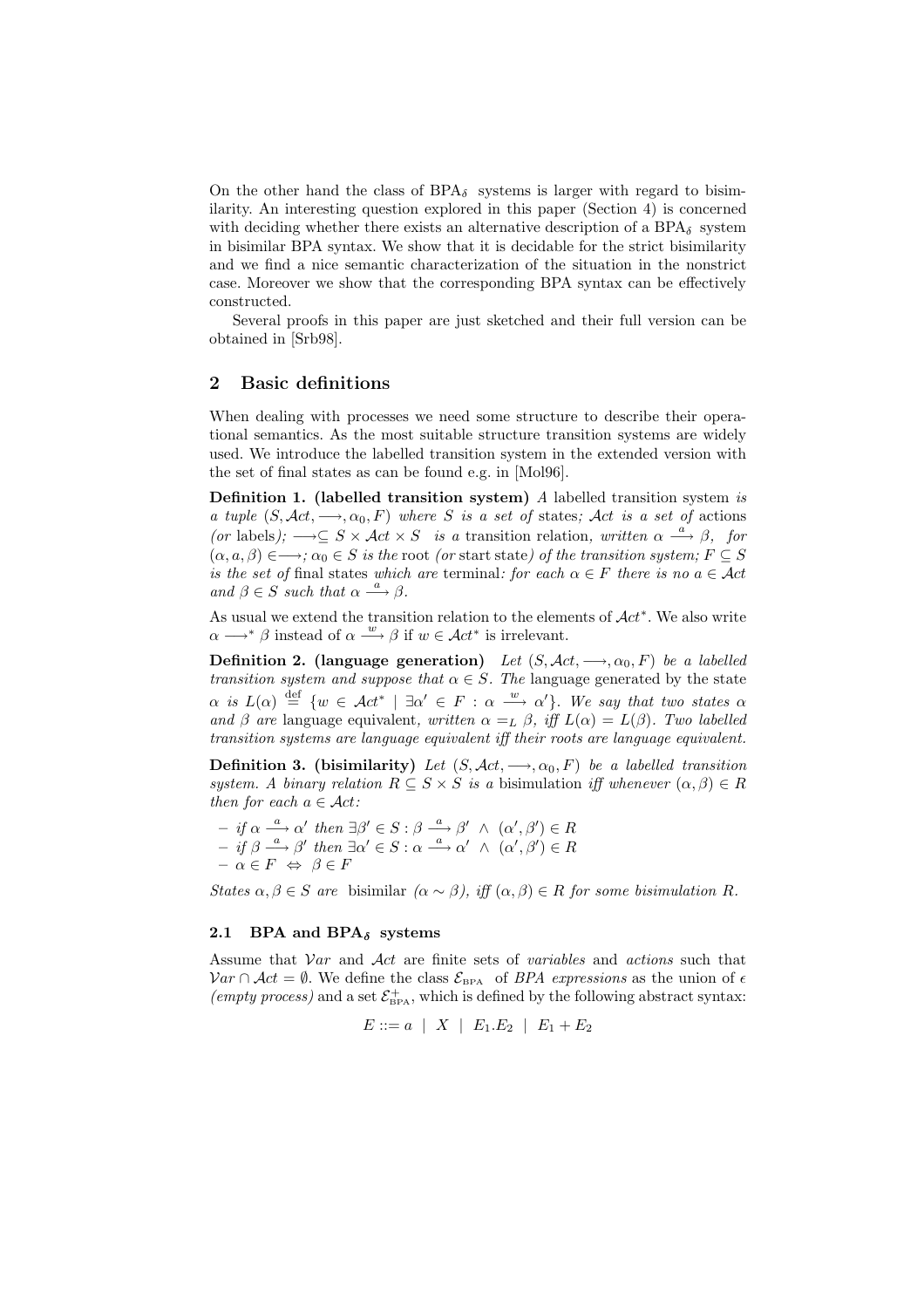Here a ranges over  $\mathcal{A}ct$  and X ranges over  $\mathcal{V}ar$ . We state  $\mathcal{E}_{\texttt{BPA}} \stackrel{\text{def}}{=} \{\epsilon\} \cup \mathcal{E}_{\texttt{BPA}}^+$ .

We call the BPA expressions as processes and later on we assume fixed sets  $Var$  and  $Act$  if no confusion is caused. As usual, we restrict our attention to *guarded* expressions: a BPA expression is guarded iff every variable occurrence is within the scope of an atomic action.

**Definition 4. (BPA system)** *A* BPA system *is a quadruple* ( $Var, \mathcal{A}ct, \Delta, X_1$ ) *where* Var and Act are finite sets of distinct variables  $(Var = \{X_1, \ldots, X_n\})$ *resp. actions;*  $X_1 \in \mathcal{V}$ ar *is the* leading variable;  $\Delta$  *is a finite set of recursive equations*  $\Delta = \{X_i \stackrel{\text{def}}{=} E_i \mid i = 1, \ldots, n\}$  *where each*  $E_i \in \mathcal{E}_{\scriptscriptstyle BA}^+$  *is a guarded BPA expression with variables drawn from the set* Var *and actions from* Act*.*

Speaking about variables and actions used in the system  $(Var, \mathcal{A}ct, \Delta, X_1)$ we use the notation  $Var(\Delta)$  and  $Act(\Delta)$  and for shorter referring to the BPA system we often identify the system  $(Var, \mathcal{A}ct, \Delta, X_1)$  with  $\Delta$ .

Assume that we have a BPA system  $(Var, \mathcal{A}ct, \Delta, X_1)$ . This system determines a labelled transition system  $(S, \mathcal{A}ct, \longrightarrow, X_1, \{\epsilon\})$  whose states are BPA expressions built over  $Var$  and  $Act$ , Act is the set of labels, the transition relation is the least relation satisfying the following SOS rules,  $X_1$  is the root and  $\epsilon$ is the only final state.

$$
\frac{E \xrightarrow{a} E'}{a \xrightarrow{a} \epsilon} \qquad \frac{E \xrightarrow{a} E'}{E \cdot F \xrightarrow{a} E' \cdot F} \quad \text{if } E' \neq \epsilon \qquad \frac{E \xrightarrow{a} \epsilon}{E \cdot F \xrightarrow{a} F}
$$
\n
$$
\frac{E \xrightarrow{a} E'}{E + F \xrightarrow{a} E'} \qquad \frac{F \xrightarrow{a} F'}{E + F \xrightarrow{a} F'} \qquad \frac{E \xrightarrow{a} E'}{X \xrightarrow{a} E'} \quad \text{if } X \xrightarrow{def} E \in \Delta
$$

We now define the class  $BPA_{\delta}$  of BPA systems with deadlock. The definition is very similar to the definition of BPA systems except for a new distinct variable δ. There is no operational rule for δ in the BPA<sub>δ</sub> systems.

**Definition 5. (BPA<sub>δ</sub> system)** *A* BPA<sub>δ</sub> system *is a quadruple* (Var,  $Act, \Delta, X_1$ ) *where*  $Var = \{X_1, \ldots, X_n, \delta\}$  *(δ is a special variable called deadlock), Act is a finite set of actions and*  $\Delta$  *is a finite set of recursive equations*  $\Delta = \{X_i \stackrel{\text{def}}{=} E_i \mid$  $\mathcal{E}_i = 1, \ldots, n$  *where each*  $E_i \in \mathcal{E}_{BPA}^+$  is a guarded BPA expression with variables *drawn from the set* Var *and actions from* Act*.*

It is obvious that any BPA system is trivially a BPA<sub> $\delta$ </sub> system. BPA<sub> $\delta$ </sub> labelled (strict or nonstrict) transition system is defined as in the case of BPA systems. If  $F = \{\epsilon\}$  is the only final state we call the labelled transition system *strict* and if the final states are  $F = \{\epsilon, \delta\} \cup \{\delta.E | E \in \mathcal{E}_{\text{BPA}}^+\}$  we call it *nonstrict*.

This means that the relation of bisimulation differs for both these approaches. Similarly, we call the bisimulation *strict* resp. *nonstrict* (and write  $\stackrel{s}{\sim}$  resp.  $\stackrel{n}{\sim}$ ) according to the type of the labelled transition system we take into account. These two notions of bisimilarity imply that  $\delta \stackrel{n}{\sim} \epsilon$  but  $\delta \stackrel{\delta}{\sim} \epsilon$ . An easy consequence of decidability of bisimilarity in BPA<sub>δ</sub> [Bos97] is that both  $\stackrel{s}{\sim}$  and  $\stackrel{n}{\sim}$  are decidable. Following lemma results from the definition of  $\stackrel{s}{\sim}$  and  $\stackrel{n}{\sim}$ .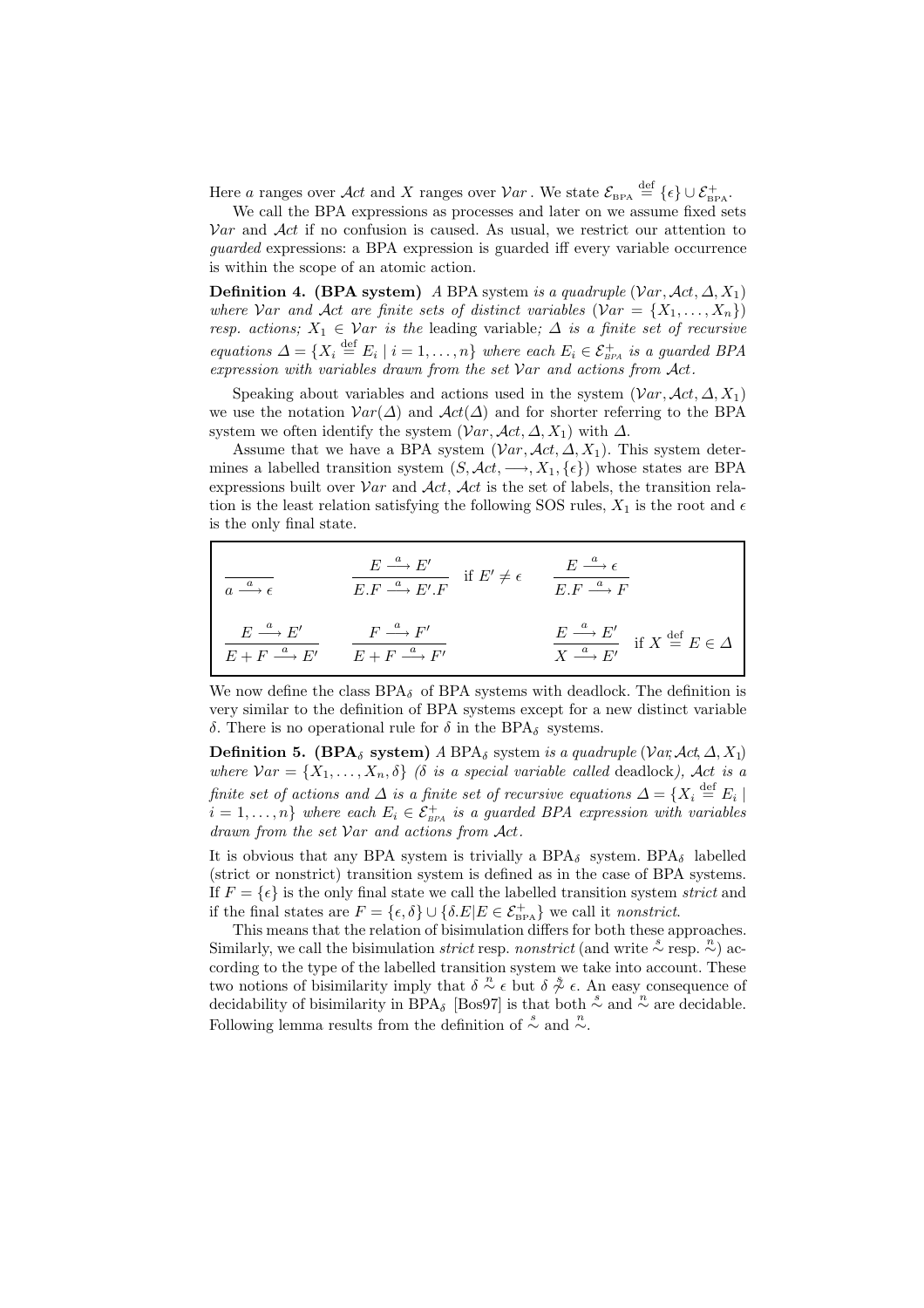# Lemma 1.  $\stackrel{s}{\sim} \ \subseteq \ \stackrel{n}{\sim}$

Let  $X \in \mathcal{V}ar$ . We define the *norm* of X as  $||X|| \stackrel{\text{def}}{=} \min\{ \text{ length}(w) \mid \exists E : X \stackrel{w}{\longrightarrow} \}$  $E \rightarrow$ }, if such w exists; or  $||X|| \stackrel{\text{def}}{=} \infty$  otherwise. We call the variable X normed iff  $||X|| < \infty$ . A process  $\Delta$  is normed iff its leading variable is normed.

**Definition 6.** *A BPA (resp. BPA* $_{\delta}$ ) system  $\Delta$  *is said to be in* Greibach Normal Form (GNF) *iff all its defining equations are of the form*  $X \stackrel{\text{def}}{=} \sum_{j=1}^{m} a_j \alpha_j$  where  $m > 0$ ,  $a_j \in \mathcal{A}ct(\Delta)$  and  $\alpha_j \in \mathcal{V}ar(\Delta)^*$ . If length $(\alpha_j) < k$  for each j then  $\Delta$  is *said to be in* k*–GNF.*

Following theorem justifies the usage of 3–GNF.

**Theorem 1.** Let  $\Delta$  be a BPA<sub>δ</sub> system. We can effectively find a BPA<sub>δ</sub> system  $\Delta'$  in 3–GNF such that  $\Delta' \stackrel{s}{\sim} \Delta$  resp.  $\Delta' \stackrel{n}{\sim} \Delta$ .

*Proof.* The proof is based on the proof of 3–GNF for BPA systems (see e.g. [Hüt91]), which had to be modified to capture the behaviour of deadlocks. In fact we had to use some additional transformations exploiting (from left to right) the rules  $\delta + E \sim E$  and  $\delta.E \sim \delta$ .

# **3 Expressibility of BPA***<sup>δ</sup>* **systems**

In this section we justify the importance of introducing a deadlocking state into the BPA systems. We show that deadlocks enlarge the descriptive power of BPA systems w.r.t. both strict and nonstrict bisimilarity. On the other hand introducing deadlocks does not allow to generate more languages.

**Theorem 2.** *There exists a BPA* $_{\delta}$  *system such that no BPA system is strictly bisimilar to it.*

*Proof.* No BPA system can be strictly bisimilar to the system  $\{X \stackrel{\text{def}}{=} a\delta\}$  since δ is reachable in this system and there is no match for δ in any BPA system.  $\Box$ 

**Theorem 3.** *There exists a BPA* $_{\delta}$  *system such that no BPA system is nonstrictly bisimilar to it.*

*Proof.* We define a BPA<sub>δ</sub> system  $\Delta$  and show that there is no BPA system  $\Delta'$ such that  $\Delta \stackrel{n}{\sim} \Delta'$ . Consider  $\Delta = \{X \stackrel{\text{def}}{=} aXX + b + c\delta\}$  and suppose that there is a BPA system  $\Delta'$  in 3–GNF,  $\Delta' = \{Y_i \stackrel{\text{def}}{=} E_i \mid i = 1, \ldots, n\}$ , such that  $\Delta \stackrel{n}{\sim} \Delta'$ . Then there are infinitely many states reachable from the leading variable  $X$  of the system  $\Delta$ . They are of the form  $X^n$  for  $n \geq 1$  and for each such state there must be reachable a state E from  $\Delta'$  such that  $X^n \overset{n}{\sim} E$ . The state  $X^n$  still has norm 1 whereas norm 1 for BPA processes implies that it must be a single variable. Thus  $\Delta$  is nonstrictly bisimilar to a system with finitely many reachable states, which is contradiction –  $\Delta$  is a system where infinitely many nonstrictly nonbisimilar states are reachable.  $\Box$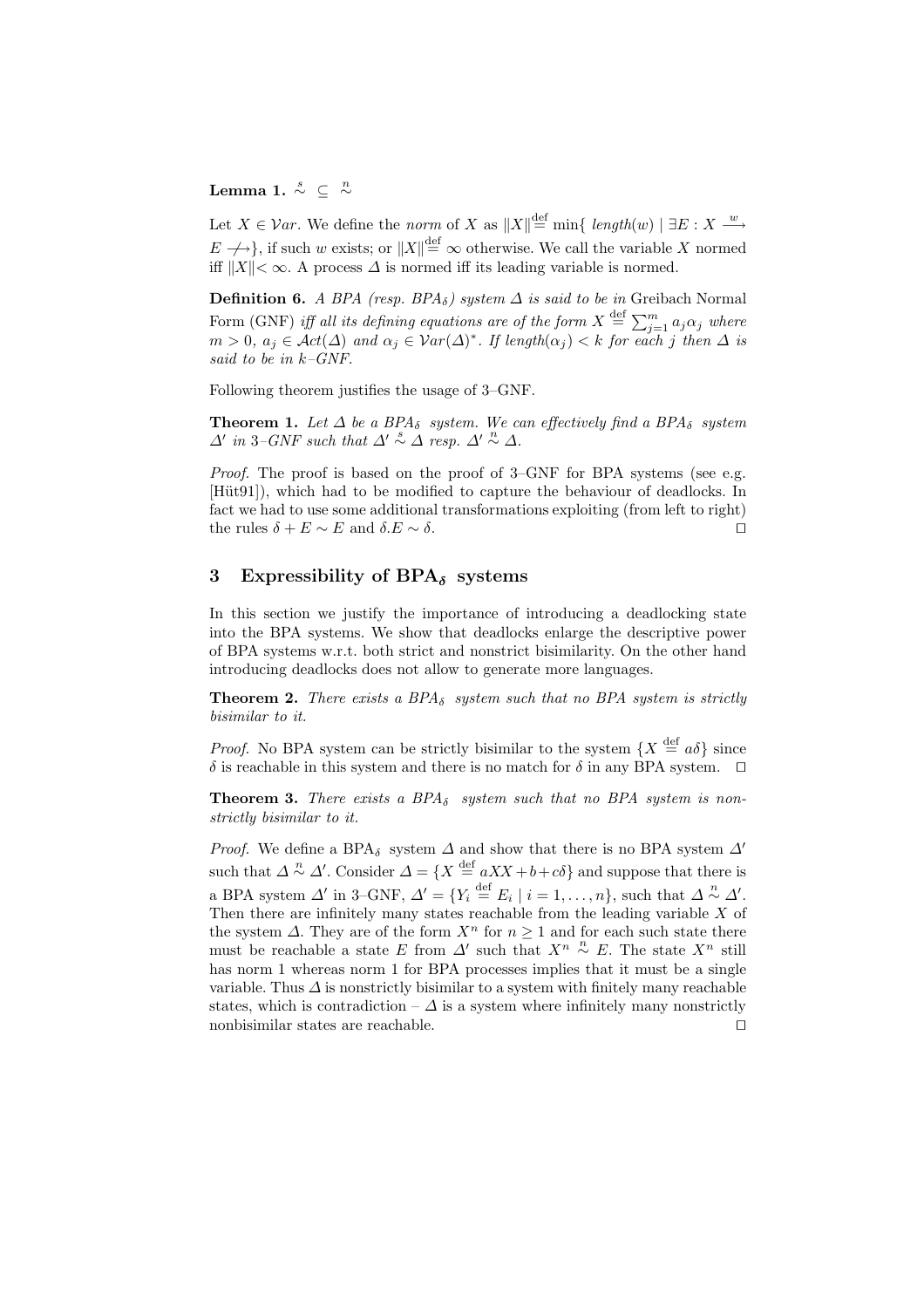In what follows we show that the classes of BPA and  $BPA_{\delta}$  systems are equivalent w.r.t. language generation. We will consider just the nonstrict case  $(F = \{\epsilon, \delta\} \cup \{\delta.E | E \in \mathcal{E}_{\text{BPA}}^{\dagger}\})$  since it is obvious that the strict case cannot bring any language extention.

**Definition 7.** We define classes of languages generated by BPA resp. BPA<sub>δ</sub> *systems as following:*  $\mathcal{L}(BPA) \stackrel{\text{def}}{=} \{L(\Delta) | \Delta \text{ is a } BPA \text{ system}\}$  and  $\mathcal{L}(BPA_{\delta}) \stackrel{\text{def}}{=}$  ${L(\Delta_{\delta}) | \Delta_{\delta} \text{ is a } BPA_{\delta} \text{ system}}.$ 

**Theorem 4.** *It holds that*  $\mathcal{L}(BPA) = \mathcal{L}(BPA)\delta$ *.* 

*Proof.* We show that for a BPA<sub>δ</sub> system  $\Delta_{\delta}$  there exists a BPA system  $\Delta$  such that  $L(\Delta_{\delta}) = L(\Delta)$ . The other direction is obvious.

Our proof will be constructive. For each variable  $X \in \Delta_{\delta}$  we define a couple of new variables  $X^{\epsilon}$ ,  $X^{\delta}$ . The first one will simulate the language behaviour of X when reaching the state  $\epsilon$ , the second one will simulate ending in the suffix of the form  $\delta \alpha$ . We use the notation  $a \alpha \in Y$  meaning that  $a \alpha$  is a summand in the defining equation of the variable Y. W.l.o.g. let  $\Delta_{\delta}$  be a BPA<sub>δ</sub> system in 3–GNF. The variables of the system  $\Delta$  will be  $Var(\Delta) \stackrel{\text{def}}{=} \cup_{X \in \mathcal{Var}(\Delta_{\delta}) - {\{\delta\}}}\{X^{\epsilon}, X^{\delta}\}$  $\{X_1^{\epsilon\delta}\}\$  where  $X^{\epsilon}$ ,  $X^{\delta}\$  are distinct fresh variables and  $X_1^{\epsilon\delta}\$  is the leading variable, supposing that  $X_1$  was the leading variable of  $\Delta_{\delta}$ . Next we realize that the summands of the defining equation for  $X \in \mathcal{V}ar(\Delta_{\delta}) - {\delta}$  are exactly of one of the following form (because of 3–GNF):

(a) 
$$
aAB
$$
 (b)  $bC$  (c) c (d)  $dD\delta$  (e)  $e\delta$  (1)

where  $a, b, c, d, e \in \mathcal{A}ct(\Delta_{\delta})$  and  $A, B, C, D \in \mathcal{V}ar(\Delta_{\delta})$  such that  $A, B, C, D \neq \delta$ . Notice that we can suppose that there is no summand of the form  $a\delta A$  because it can be replaced with  $a\delta$ .

We now define the variables from  $\Delta$ . For each  $X \in \mathcal{V}ar(\Delta_{\delta}) - {\delta}$  and for the summands of the variables  $X^\epsilon$  and  $X^\delta$  will hold:

|                          |                                        | if $aAB \in X$ then $aA^{\epsilon}B^{\epsilon} \in X^{\epsilon}$ and $aA^{\epsilon}B^{\delta} + aA^{\delta} \in X^{\delta}$ |
|--------------------------|----------------------------------------|-----------------------------------------------------------------------------------------------------------------------------|
|                          |                                        | if $bC \in X$ then $bC^{\epsilon} \in X^{\epsilon}$ and $bC^{\delta} \in X^{\delta}$                                        |
|                          | if $c \in X$ then $c \in X^{\epsilon}$ |                                                                                                                             |
| if $dD\delta \in X$ then |                                        | $dD^{\epsilon} + dD^{\delta} \in X^{\delta}$                                                                                |
| if $e\delta \in X$ then  |                                        | $e \in X^{\delta}$                                                                                                          |
|                          |                                        |                                                                                                                             |

if  $X_1^{\epsilon}$  $\stackrel{\text{def}}{=} E$  and  $X_1^{\delta}$  $\stackrel{\text{def}}{=} F$  then  $X_1^{\epsilon \delta}$  $\stackrel{\text{def}}{=} E + F$ 

If it is the case that there is a variable  $Y \in \mathcal{V}ar(\Delta)$  such that Y does not have any summand we define  $Y \stackrel{\text{def}}{=} aY$ . (This variable cannot generate any nonempty language because it is unnormed). Finally we state  $X_1^{\epsilon\delta}$  to be the leading variable of the system  $\Delta$ .

*Example 1.* Let us have a BPA<sub>δ</sub> system  $\Delta_{\delta} = \{X \stackrel{\text{def}}{=} aXX + b + c\delta + bY, Y \stackrel{\text{def}}{=}$  $b$ . The corresponding language equivalent BPA system  $\Delta$  looks as following:  $\Delta = \{X^{\epsilon} \stackrel{\text{def}}{=} aX^{\epsilon}X^{\epsilon} + b + bY^{\epsilon}, X^{\delta} \stackrel{\text{def}}{=} aX^{\epsilon}X^{\delta} + aX^{\delta} + c + bY^{\delta}, Y^{\epsilon} \stackrel{\text{def}}{=} b, Y^{\delta} \stackrel{\text{def}}{=} b\}$  $a.Y^{\delta}, X^{\epsilon\delta} \stackrel{\text{def}}{=} aX^{\epsilon}X^{\epsilon} + b + bY^{\epsilon} + aX^{\epsilon}X^{\delta} + aX^{\delta} + c + bY^{\delta}$ .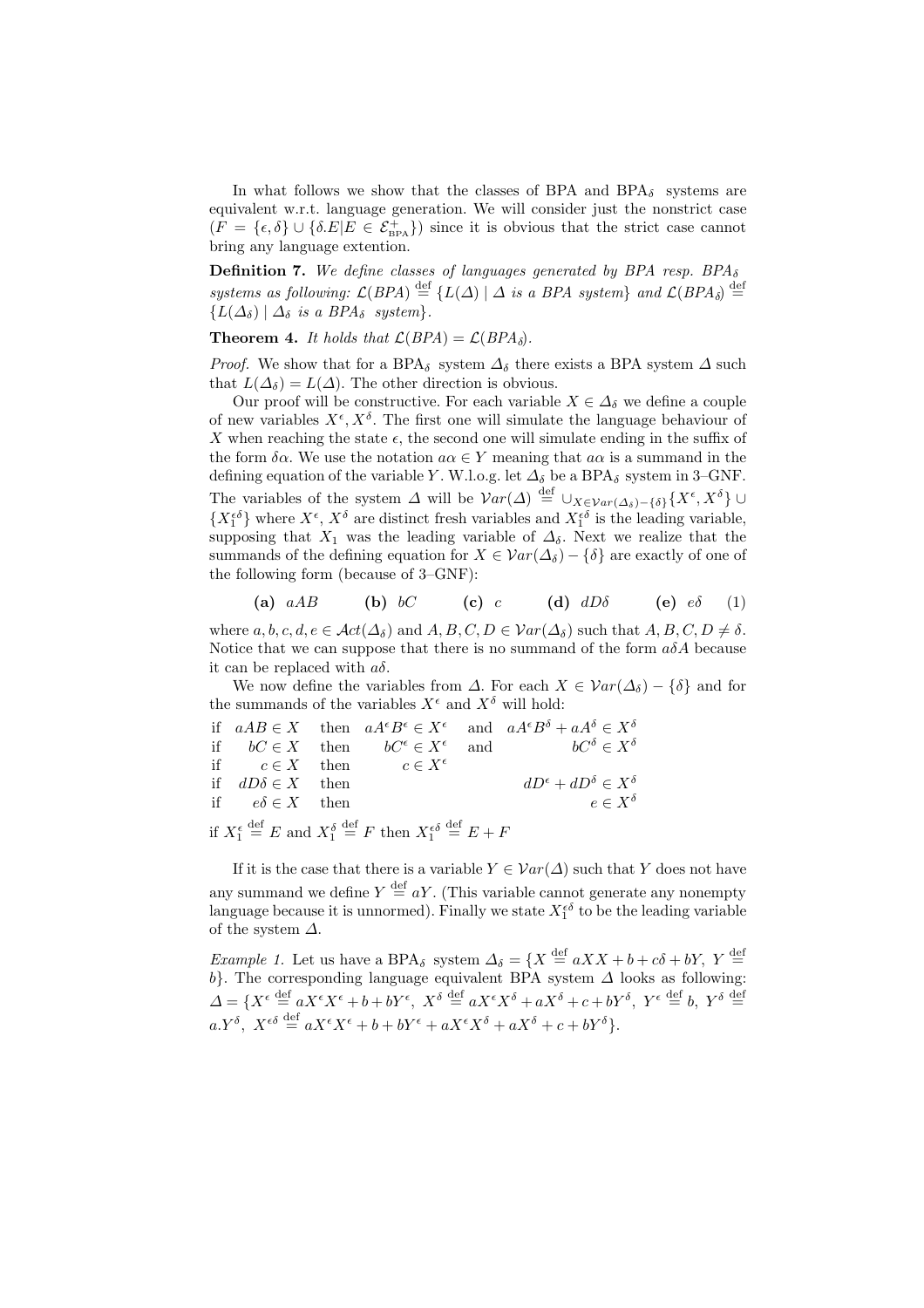It is not difficult to see that the newly defined system  $\Delta$  is in 3–GNF and we show that  $L(\Delta_{\delta}) = L(\Delta)$ . For this we need one lemma using following notation.

**Definition 8.** Let  $\Delta'$  be a BPA (resp. BPA<sub>δ</sub>) system in 3–GNF,  $n \geq 1$  and  $Y \in Var(\Delta')$ . We define  $L_n^{\epsilon}(Y)$  and  $L_n^{\delta}(Y)$  as following:

$$
L_n^{\epsilon}(Y) \stackrel{\text{def}}{=} \{ w \in \text{Act}(\Delta')^* \mid Y \xrightarrow{w} \epsilon \wedge \text{length}(w) \le n \}
$$
  

$$
L_n^{\delta}(Y) \stackrel{\text{def}}{=} \{ w \in \text{Act}(\Delta')^* \mid \exists \alpha \in \text{Var}(\Delta')^* : Y \xrightarrow{w} \delta \alpha \wedge \text{length}(w) \le n \}.
$$

**Lemma 2.** For all  $n \geq 1$  and  $X \in \mathcal{V}ar(\Delta_{\delta}) - {\delta}$  holds that  $L_n^{\epsilon}(X) = L_n^{\epsilon}(X^{\epsilon})$ and  $L_n^{\delta}(X) = L_n^{\epsilon}(X^{\delta}).$ 

*Proof.* The proof is led by induction on n, following the subcases from (1).  $\Box$ 

To finish the proof of our theorem let us define for  $n \geq 1$  the set  $L_n(Y) \stackrel{\text{def}}{=}$  $\{w \in L(Y) \mid \text{length}(w) \leq n\}.$  Notice that because of the Lemma 2 we get  $\hat{L}_n(X_1) = L_n^{\epsilon}(X_1) \cup L_n^{\delta}(X_1) = L_n^{\epsilon}(X_1^{\epsilon}) \cup L_n^{\epsilon}(X_1^{\delta}) = L_n(X_1^{\epsilon\delta})$  for all  $n \geq 1$ .

Now it is clear that  $L(X_1) = L(X_1^{\epsilon \delta})$  since if  $w \in L(X_1)$  then  $\exists n : w \in L_n(X_1)$ and so  $w \in L_n(X_1^{\epsilon \delta})$  which implies that  $w \in L(X_1^{\epsilon \delta})$ . The other direction is similar. We have shown that  $L(\Delta_{\delta}) = L(\Delta)$  and our proof is complete.  $\square$ 

# **4 Describing BPA***<sup>δ</sup>* **in BPA syntax**

We have shown that w.r.t. bisimilarity the class of  $BPA_{\delta}$  systems is strictly larger than that of BPA. This challenges the question whether a given  $BPA_{\delta}$ system can be equivalently described in BPA syntax.

**Theorem 5.** Let  $(Var, \mathcal{A}ct, \Delta, X_1)$  be a BPA<sub>δ</sub> system. It is decidable whether *there exists a BPA system*  $\Delta'$  *such that*  $\Delta \stackrel{s}{\sim} \Delta'$ *. Moreover if the answer is positive, the system*  $\Delta'$  *can be effectively constructed.* 

*Proof.* The proof is standard and is based on the fact that  $\delta \overset{\delta}{\sim} \epsilon$ . Suppose w.l.o.g. that the system  $\Delta$  is in 3–GNF. The notation  $\alpha \in E$  means again that  $\alpha$  is a summand in the expression  $E$ .

We will construct the sets  $M_0, M_1, \ldots$  of variables from which the deadlock is reachable as following:  $M_0 \stackrel{\text{def}}{=} \{ \delta \}$  and for  $i \geq 0$  the sets  $M_{i+1}$  are defined as  $M_{i+1} \stackrel{\text{def}}{=} M_i \cup \{ X \in \mathcal{V}ar \mid \exists a \in \mathcal{A}ct, \exists Y \in \mathcal{V}ar, \exists Z \in M_i : (X \stackrel{\text{def}}{=} E) \in \Delta, a.Z \in$  $E \vee a.Z.Y \in E \vee (a.Y.Z \in E \text{ and } ||Y|| < \infty) \}.$ 

We remind that the norm of a variable can be effectively computed. Let us denote the fixed point of this construction as  $M$ . We can see that for each  $X \in \mathcal{V}ar: X \longrightarrow^* \delta.\alpha$  for some  $\alpha \in \mathcal{V}ar^*$  iff  $X \in M$ . If  $X_1 \in M$  then  $\Delta$  cannot be expressed by a BPA syntax since the deadlocking state is reachable from  $X_1$ . If  $X_1 \notin M$  we can naturally transform  $\Delta$  into a BPA system.  $\square$ 

The situation for the nonstrict case will be nicely characterised by the Corollary 1. In what follows, the set of variables from which a deadlocking state is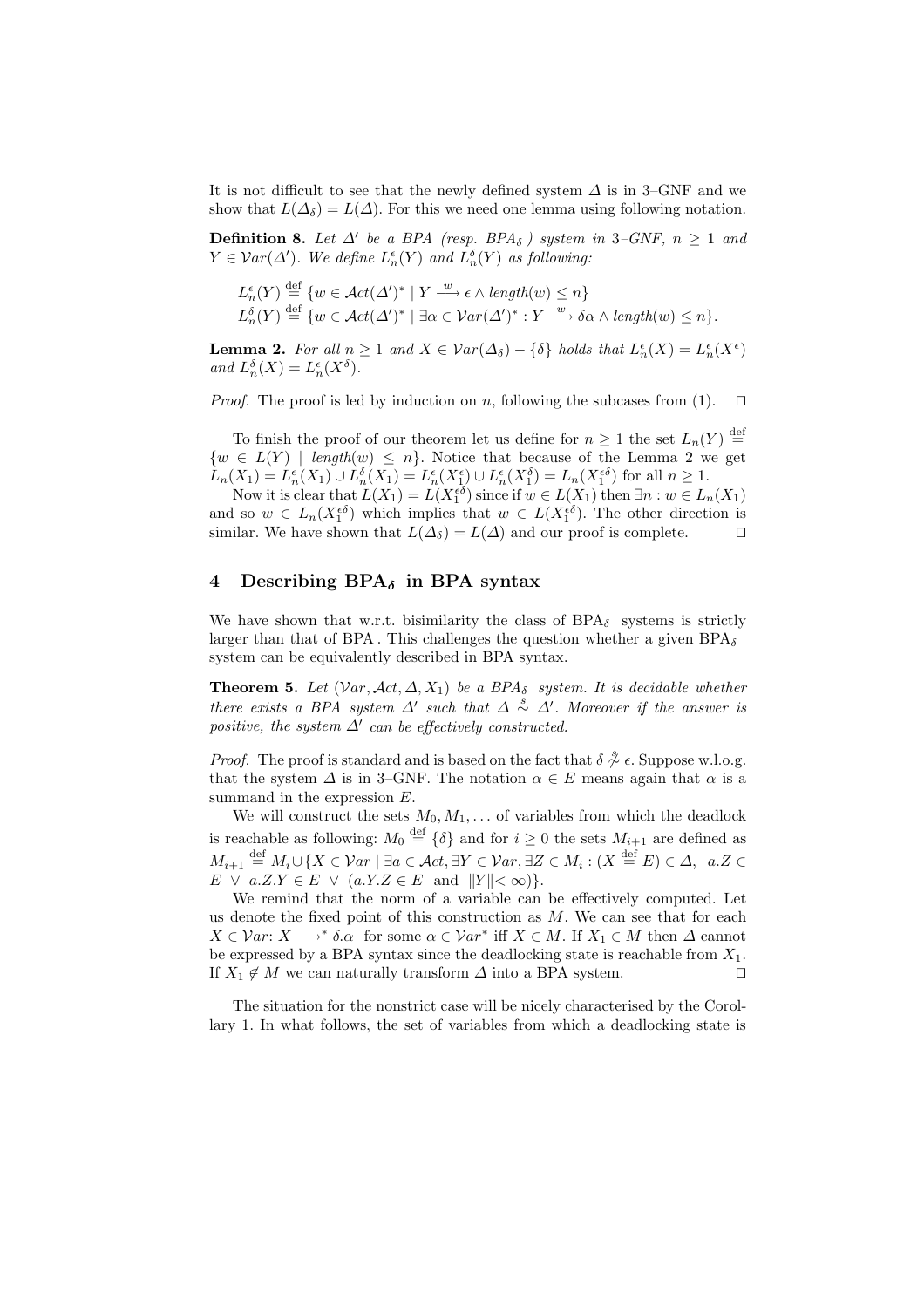reachable will be of great importance. Hence we define the set  $Var_{\delta}$  of such variables:  $Var_{\delta} \stackrel{\text{def}}{=} \{ X \in Var \mid X \longrightarrow^* \delta \text{ or } \exists E \in \mathcal{E}_{\text{BPA}}^+ : X \longrightarrow^* \delta.E \} - \{ \delta \}$  and we state  $Var_{\epsilon} \stackrel{\text{def}}{=} Var - {\delta} - Var_{\delta}$ . The sets  $Var_{\delta}$  and  $Var_{\epsilon}$  can be effectively constructed as we have demonstrated in the proof of the Theorem 5. In what follows let the variables  $U, V, X, Y, Z$  range over  $Var_{\delta}$  and  $A, B, C$  over  $Var_{\epsilon}$ .

**Theorem 6.** Let  $(Var, \text{Act}, \Delta, X_1)$  be a BPA<sub>δ</sub> system in 3–GNF. Suppose that *there are only finitely many pairwise nonstrictly nonbisimilar*  $Y\alpha \in Var_{\delta}$ . Var<sup>\*</sup>  $such that X_1 \longrightarrow^* Y\alpha$ . Then there exists a BPA system  $(Var', \mathcal{A}ct', \Delta', X'_1)$  such *that*  $\Delta \stackrel{n}{\sim} \Delta'$ .

*Proof.* Let us suppose that  $X_1 \in \mathcal{V}ar_{\epsilon}$ . Then the system  $\Delta$  can be trivially transformed into bisimilar BPA system  $\Delta'$ . Thus assume that  $X_1 \in \mathcal{V}ar_{\delta}$ .

We may suppose w.l.o.g. that each summand of every defining equation in  $\Delta$ does not contain an unnormed variable (resp.  $\delta$ ) followed by another variable. We define functions  $f_{\alpha}$  for each  $\alpha \in Var^*$ . These functions take an expression from  $\mathcal{E}^+_{\text{\tiny BPA}}$  in 3–GNF and transform it into another expression. Our goal is following. We want to achieve  $f_{\alpha}(E) \stackrel{n}{\sim} E\alpha$  and there should be no deadlock in  $f_{\alpha}(E)$ . For each  $\alpha \in Var^*$  let us also define a function  $r_\alpha$  which returns the set of the new variables added by the function  $f_{\alpha}$ . Let us assume that  $X, Y, U \in Var_{\delta}$ ,  $A, B, C \in \mathcal{V}ar_{\epsilon}$  with  $||C|| = \infty$ ,  $\beta \in \mathcal{V}ar_{\epsilon}^{*}$  such that  $||\beta|| < \infty$  and  $\gamma \in \mathcal{V}ar^{*}$ .

$$
f_{\alpha}(\sum_{i=1}^{n} a_{i}\alpha_{i}) = \sum_{i=1}^{n} f_{\alpha}(a_{i}\alpha_{i}) \qquad r_{\alpha}(\sum_{i=1}^{n} a_{i}\alpha_{i}) = \bigcup_{i=1}^{n} r_{\alpha}(a_{i}\alpha_{i})
$$
  
\n
$$
f_{\alpha}(aXY) = aX^{\epsilon} \qquad r_{\alpha}(aXY) = \{X^{\epsilon}\}
$$
  
\n
$$
f_{\alpha}(a\delta) = a \qquad r_{\alpha}(a\delta) = \emptyset
$$
  
\n
$$
f_{\alpha}(aA) = aX^{\alpha} \qquad r_{\alpha}(aX) = \{X^{\alpha}\}
$$
  
\n
$$
f_{\alpha}(aAB) = aAB\beta U^{\gamma} \qquad r_{\alpha}(aAB) = \{U^{\gamma}\}
$$
  
\n
$$
= aAB\beta C \qquad r_{\alpha}(a)
$$
  
\n
$$
f_{\alpha}(a) = a\beta U^{\gamma} \qquad \text{if } \alpha = \beta U^{\gamma}
$$
  
\n
$$
= a\beta C \qquad r_{\alpha}(a) = \{U^{\gamma}\}
$$
  
\n
$$
f_{\alpha}(a)
$$
  
\n
$$
f_{\alpha}(a)
$$
  
\n
$$
= a\beta C \qquad \text{otherwise}
$$
  
\n
$$
f_{\alpha}(aA\delta) = aA \qquad r_{\alpha}(aA\delta) = \emptyset
$$
  
\n
$$
f_{\alpha}(aA\delta) = aA \qquad r_{\alpha}(aA\delta) = \emptyset
$$
  
\n
$$
f_{\alpha}(aA) = aA\beta U^{\gamma} \qquad r_{\alpha}(aA) = \{U^{\gamma}\}
$$
  
\nif  $\alpha = \beta C\gamma$   
\n
$$
f_{\alpha}(aA) = aA\beta C \qquad r_{\alpha}(aA) = \{U^{\gamma}\}
$$
  
\nif  $\alpha = \beta U^{\gamma}$   
\n
$$
f_{\alpha}(aXA) = aX^{A\alpha} \qquad r_{\alpha}(aXA) = \{X^{A\alpha}\}
$$
  
\n
$$
f_{\alpha}(aAX) = aAX^{\alpha} \qquad r_{\alpha}(aXX) = \{X^{\alpha}\}
$$

Let us now construct the nonstrictly bisimilar BPA system  $\Delta'$  where  $Var' \stackrel{\text{def}}{=}$  $Var_{\epsilon} \cup$  Added;  $\mathcal{A}ct' \stackrel{\mathrm{def}}{=} \mathcal{A}ct$ ;  $\varDelta' \stackrel{\mathrm{def}}{=} \varDelta_{\epsilon} \cup \varGamma; X_1'$  $\stackrel{\text{def}}{=} X_1^{\epsilon}$ . The sets Added and  $\Gamma$ are outputs of the following algorithm and  $\Delta_{\epsilon} \subseteq \Delta$  contains exactly the defining equations for variables from  $Var_{\epsilon}$ .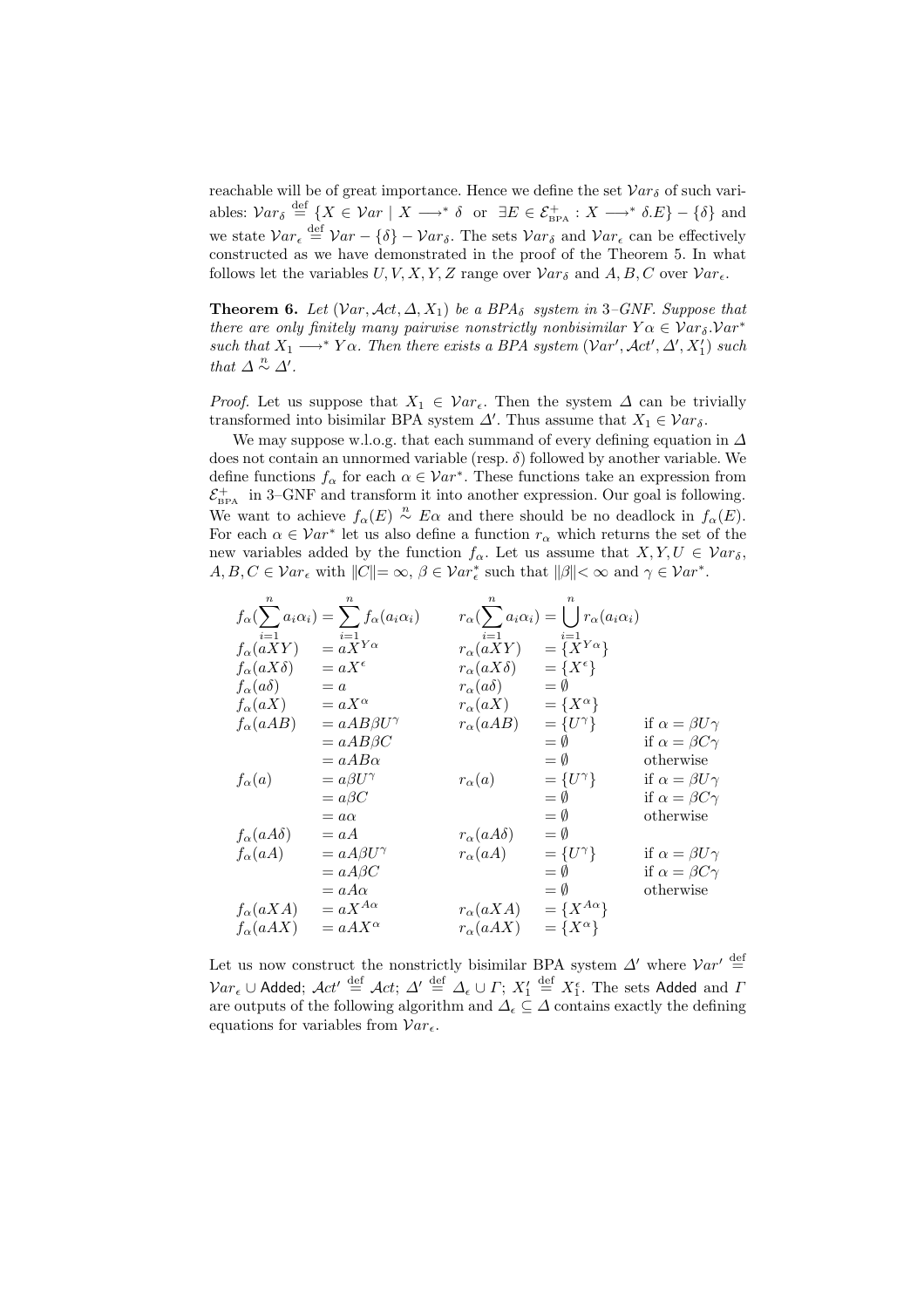#### **Algorithm 1**

| 1             | Solve:= $\{X_1^{\epsilon}\}\$                                                                                                |
|---------------|------------------------------------------------------------------------------------------------------------------------------|
| 2             | Added:= $\{X_1^{\epsilon}\}\$                                                                                                |
| 3             | $\Gamma := \emptyset$                                                                                                        |
| $\frac{1}{4}$ | while Solve $\neq \emptyset$ do                                                                                              |
| 5             | Let us fix $X^{\alpha} \in$ Solve with $(X \stackrel{\text{def}}{=} E) \in \Delta$                                           |
| 6             | $\Gamma := \Gamma \cup \{X^{\alpha} \stackrel{\text{def}}{=} f_{\alpha}(E)\}\$                                               |
| $\gamma$      | Add:= $\{Y^{\beta} \in r_{\alpha}(E) \mid \forall Z^{\omega} \in \mathsf{A}$ dded: $Y\beta \not\sim Z\omega\}$               |
| 8             | while $\exists Y^{\beta}, Z^{\omega} \in \text{Add}: Y^{\beta} \neq Z^{\omega} \land Y \beta \stackrel{n}{\sim} Z \omega$ do |
| 9             | Add:= Add $-\{Y^{\beta}\}\$                                                                                                  |
| 10            | endwhile                                                                                                                     |
| 11            | Solve:= $(Solve - \{X^{\alpha}\}) \cup Add$                                                                                  |
| 12            | $Added := Added \cup Add$                                                                                                    |
| 13            | for $\forall Y^{\beta} \in r_{\alpha}(E)$ – Add do                                                                           |
| 14            | replace all occurences of $Y^{\beta}$ in $\Gamma$ with $Z^{\omega}$                                                          |
| 15            | where $Z^{\omega} \in$ Added : $Y\beta \overset{n}{\sim} Z\omega$                                                            |
| 16            | endfor                                                                                                                       |
| 17            | endwhile                                                                                                                     |

In the following lemmas we demonstrate that the algorithm is correct and yields a BPA system  $\Delta'$  such that  $\Delta \stackrel{n}{\sim} \Delta'$ .

**Lemma 3.** *For the loop 4–17 of Alg.1 holds the following invariant:*  $\forall Y^{\beta}, Z^{\omega} \in$  $\mathsf{A d d e d} : Y^\beta \neq Z^\omega \Rightarrow Y \dot{\beta} \stackrel{\dot{\eta}}{\not\sim} Z \omega$  .

*Proof.* An easy observation.  $\Box$ 

**Lemma 4.** *Whenever during the execution of Alg.1 we have*  $Y^{\alpha} \in$  Added *then*  $Y \in Var_{\delta}$ .

*Proof.* All variables in Added had to be produced by the function  $r_{\alpha}$  (see line 7) and 12). It is easily seen that  $\{Y | Y^{\beta} \in r_{\alpha}(E)\}\subseteq Var_{\delta}$  for any  $\alpha \in Var^*$  and  $E \in \mathcal{E}_{\text{BPA}}^+$  such that E is in 3–GNF.

**Lemma 5.** *Whenever during the execution of Alg.1 we have*  $Y^{\beta} \in$  Added *then*  $X_1 \longrightarrow^* Y\beta.$ 

*Proof.* By induction on the number of repetitions of the loop  $4-17$ . **Basic step**: The only variable in the set Added before the execution of the loop 4–17 started is  $X_1^{\epsilon}$ . However  $X_1 \epsilon = X_1$  and so  $X_1 \longrightarrow^* X_1 \epsilon$ .

**Induction step**: Suppose that at line 12 we have added a new variable  $Y^{\beta}$ into Added. So at line 7 we had to have  $Y^{\beta} \in r_{\alpha}(E)$  for some  $X^{\alpha} \in$  Solve and  $(X \stackrel{\text{def}}{=} E) \in \Delta$ . The induction hypothesis says that  $X_1 \longrightarrow^* X\alpha$   $(X^{\alpha})$  had to be added in some previous repetition of the main loop). It must hold that  $a\gamma Y^{\beta} \in f_{\alpha}(E)$  where  $\gamma \in Var_{\epsilon}^*$  and  $\|\gamma\| < \infty$ . From the construction of  $f_{\alpha}$  we can also see that  $X\alpha \longrightarrow^* Y\beta$ . Thus we get  $X_1 \longrightarrow^* X\alpha \longrightarrow^* Y\beta$ .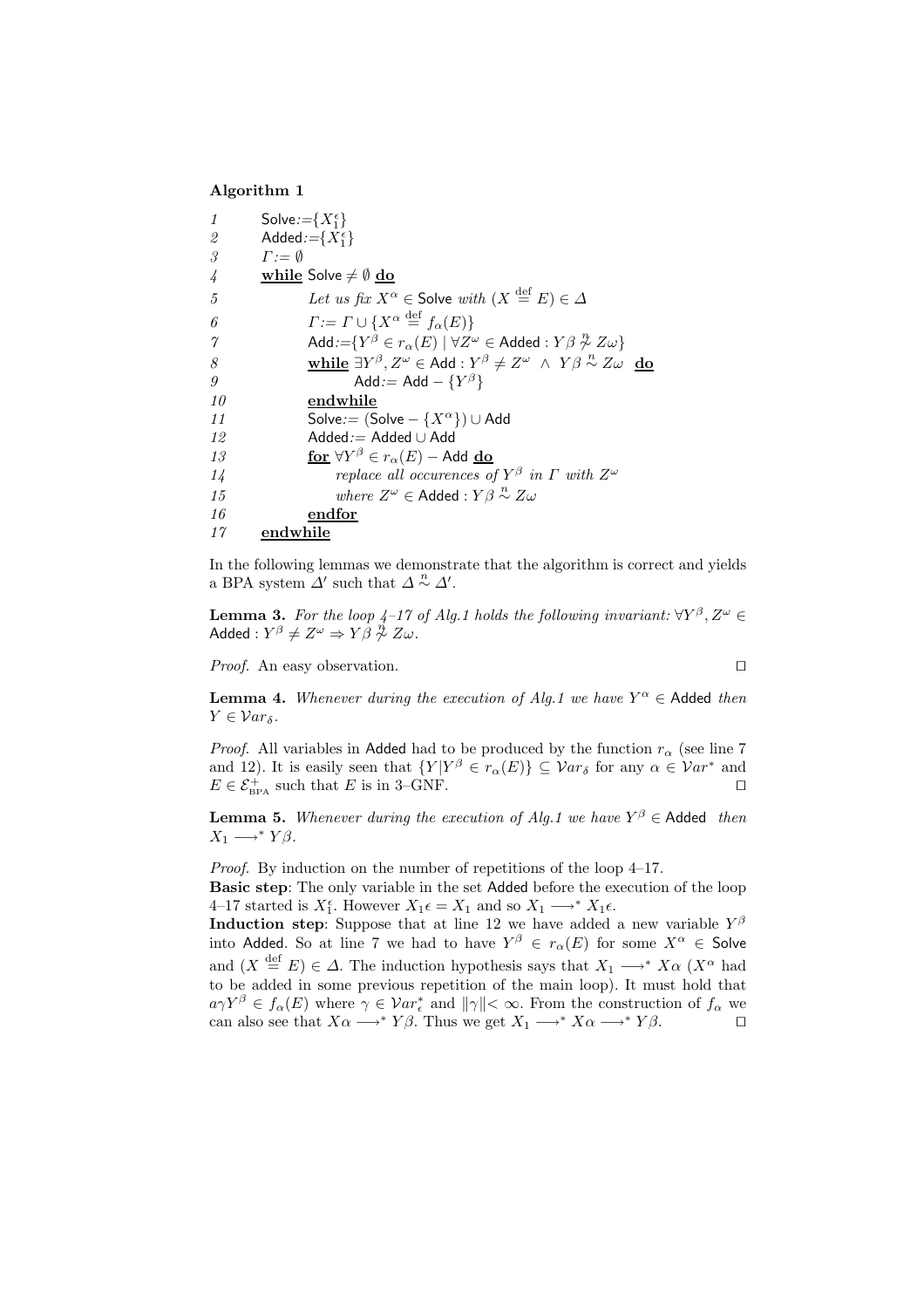**Lemma 6.** *Alg.1 cannot loop forever (under the assumption of the Theorem 6).*

*Proof.* Suppose that the algorithm loops forever which means that the set Solve is never empty. But in every loop we remove exactly one element from the set Solve (line 11). This implies that the set Added will grow arbitrarily because the set Add is infinitely often unempty (otherwise the algorithm would stop). The contradiction is immediate from the Lemmas 3, 4 and 5.  $\Box$ 

The following lemma is crucial for the proof of our theorem.

**Lemma 7.** *After the execution of Alg.1 we have*  $V^{\alpha} \sim N^{\alpha}$  *for all*  $V^{\alpha} \in$  Added. *Proof.* We use the *stratified bisimulation relations* [Mil89]  $\sim_k$ . By induction on k we show that  $V^{\alpha} \sim_k V \alpha$  for all  $k \geq 0$ . This implies that  $V^{\alpha} \sim N^{\alpha} V \alpha$ . This straightforward but also long and technical proof can be found in [Srb98].  $\square$ 

**Lemma 8.** The system  $\Delta'$  is a BPA system and moreover  $X_1 \overset{n}{\sim} X_1^{\epsilon}$ .

*Proof.* Immediately from the Lemma 7.  $\Box$ 

We have constructed a BPA system  $\varDelta'$  such that  $\varDelta\stackrel{n}{\sim}\varDelta'$ . The contract of  $\Box$ 

**Theorem 7.** *Let*  $(Var, \text{Act}, \Delta, X_1)$  *be a BPA*<sub>δ</sub> *system. Suppose that there are infinitely many pairwise nonstrictly nonbisimilar*  $Y\alpha \in Var_{\delta}$ . Var<sup>\*</sup> *such that*  $X_1 \longrightarrow^* Y\alpha$ . Then there is no BPA system  $\Delta'$  such that  $\Delta \overset{n}{\sim} \Delta'$ .

*Proof.* The proof is based on the fact that  $\alpha \stackrel{n}{\sim} \beta$  implies  $||\alpha|| = ||\beta||$ . Let us assume w.l.o.g. that there exists  $\Delta'$  in 3–GNF such that  $\Delta \stackrel{n}{\sim} \Delta'$ . We show that this is not possible. Since there are infinitely many reachable states  $Y_1\alpha_1, Y_2\alpha_2, \ldots$ of  $\Delta$  which are pairwise nonstrictly nonbisimilar there must be corresponding states  $\beta_1, \beta_2, \ldots$  of the system  $\Delta'$  such that  $Y_i \alpha_i \overset{n}{\sim} \beta_i$  for  $i = 1, 2, \ldots$  Let us now define a constant  $N_{max}$  as  $N_{max} \stackrel{\text{def}}{=} \max\{||Y_i||_{\delta} \mid i = 1, 2, ...\}$  where  $||Y||_{\delta} \stackrel{\text{def}}{=} \min\{\text{length}(w) \mid Y \stackrel{w}{\longrightarrow} \delta \text{ or } \exists E \in \mathcal{E}_{\text{BPA}}^+ : Y \stackrel{w}{\longrightarrow} \delta.E\}.$  Notice that the definition of  $N_{max}$  is correct since for all i  $||Y_i||_{\delta} < \infty$  (because  $Y_i \in Var_{\delta}$ ) and there are only finitely many different  $Y_i$ 's.

Clearly  $||Y_i \alpha_i|| \le N_{max}$  for all i. This implies that the norm of  $\beta_i$  is also less or equal  $N_{max}$  for all i. However,  $\Delta'$  is a BPA system and all variables in  $\Delta'$  are guarded. This means that there are only finitely many different states of  $\Delta'$  such that their norm is less or equal  $N_{max}$ . Hence there must be two states  $\beta_k$  and  $\beta_l$ with  $k \neq l$  such that  $\beta_k = \beta_l$ . This implies that  $\beta_k \stackrel{n}{\sim} \beta_l$ . Then also  $Y_k \stackrel{n}{\alpha_k} \stackrel{n}{\sim} Y_l \stackrel{n}{\alpha_l}$ , which is contradiction.  $\Box$ 

Suppose that we have a BPA $_{\delta}$  system and that there are infinitely many nonbisimilar states from which, after some 'short' sequence of actions, a deadlocking state is reachable. Then the corresponding (nonstrictly bisimilar) BPA system does not exists. This condition appears to be both necessary and sufficient as is illustrated by the following corollary.

**Corollary 1.** *Let*  $(Var, \mathcal{A}ct, \Delta, X_1)$  *be a BPA*<sub>δ</sub> *system. There are only finitely many pairwise nonstrictly nonbisimilar*  $Y \alpha \in \mathcal{V}ar_{\delta} \mathcal{V}ar^*$  *such that*  $X_1 \longrightarrow^* Y \alpha$ *if and only if there exists a BPA system*  $(Var', Act', \Delta', X'_1)$  *such that*  $\Delta \stackrel{n}{\sim} \Delta'.$ 

*Proof.* An immediate consequence of the Theorems 6 and 7.  $\Box$